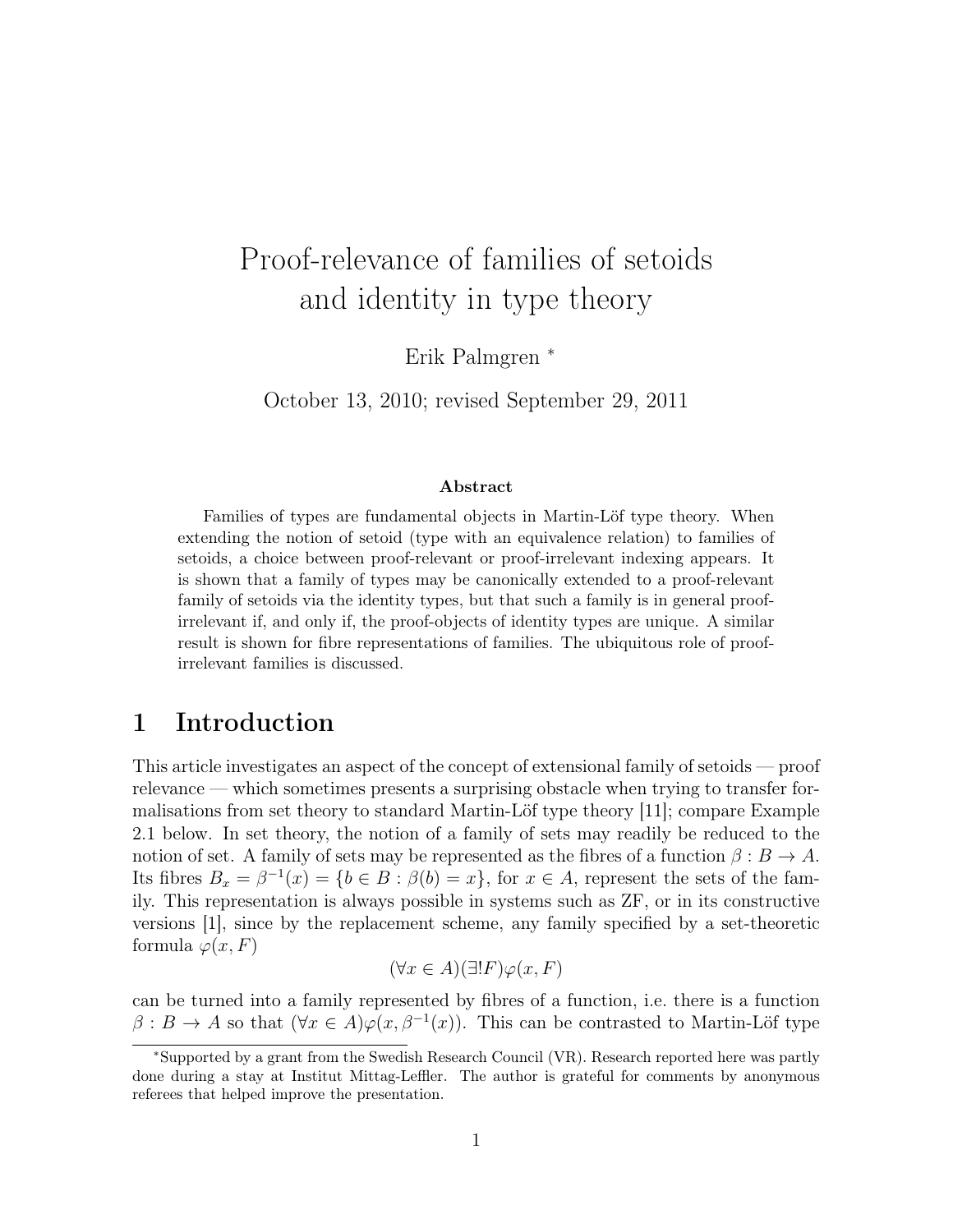theory [11], and other theories of dependent types, where a family of types is a basic mathematical object. Following the tradition in constructive mathematics (see [3]) a set is commonly understood in type theory as a *setoid*, that is, a type together with an equivalence relation. However the notion of a family of setoids present some choices for conceptualisation. In this note we consider two choices, so-called proof-irrelevant and proof-relevant families (see [4]), and their relation to the identity types of Martin-Löf. As shown by Streicher [12] and Hofmann and Streicher [7] an important distinction regarding identity types is whether their proof-objects are unique or not. In the former case a proof-irrelevant family of setoids can always be associated to each family of types. In the latter case a more involved proof-relevant notion of family of setoids seems be necessary to use; see Theorems 4.1 and 4.3. The distinction between proof-relevant and proof-irrelevant does not appear in classical set-theoretic models of Martin-Löf type theory, in view of a result by Hedberg [6] on uniqueness of identity proof-objects (UIP). We present a slight strengthening of his result in Section 6. Streicher introduced a computational axiomatization of UIP, the K-axiom. We discuss an alternative to this axiom in Section 7.

In this paper, the results can all be read as theorems of Martin-Löf type theory, given some standard conventions about the propositions-as-types interpretation [11]. By a type (or equivalently a proposition)  $\tilde{A}$  being true, we mean that there is a construction or a proof-object p such that the judgement  $p : A$  is derivable. More generally, in a context

 $A(x_1, \ldots, x_n)$  true  $(x_1 : X_1, \ldots, x_n : X_n)$ 

means there is a construction  $p$  such that

$$
p(x_1,...,x_n): A(x_1,...,x_n)
$$
  $(x_1:X_1,...,x_n:X_n).$ 

If no confusion is likely to arise we drop "true" from "A true". We use the standard interpretation of quantifier and connectives in type theory, thus ∀ and ∃ are interpreted by  $\Pi$  respectively  $\Sigma$  etc.

#### 2 Families of setoids

A setoid  $B = (|B|, =_B)$  consists of a type |B| and an equivalence relation,  $=_B$ , on the type. In the type-theoretic formalization, which we have in mind here, it is a 5-tuple, with proof-objects for reflexivity, symmetry and transitivity included in the definition. An extensional function between two setoids  $B \rightarrow C$  is taken to be a function  $f: |B| \longrightarrow |C|$  between underlying types that respects the equivalence relations. In a formalization the proof-object for extensionality  $(\forall x, y : |B|)(x =_B y \rightarrow f(x) =_C f(y))$ is made explicit. Two such functions  $f, g : B \rightarrow C$  are then extensionally equal,  $f =_{ext} g$ , iff  $(\forall x : |B|) f(x) =_C g(x)$ .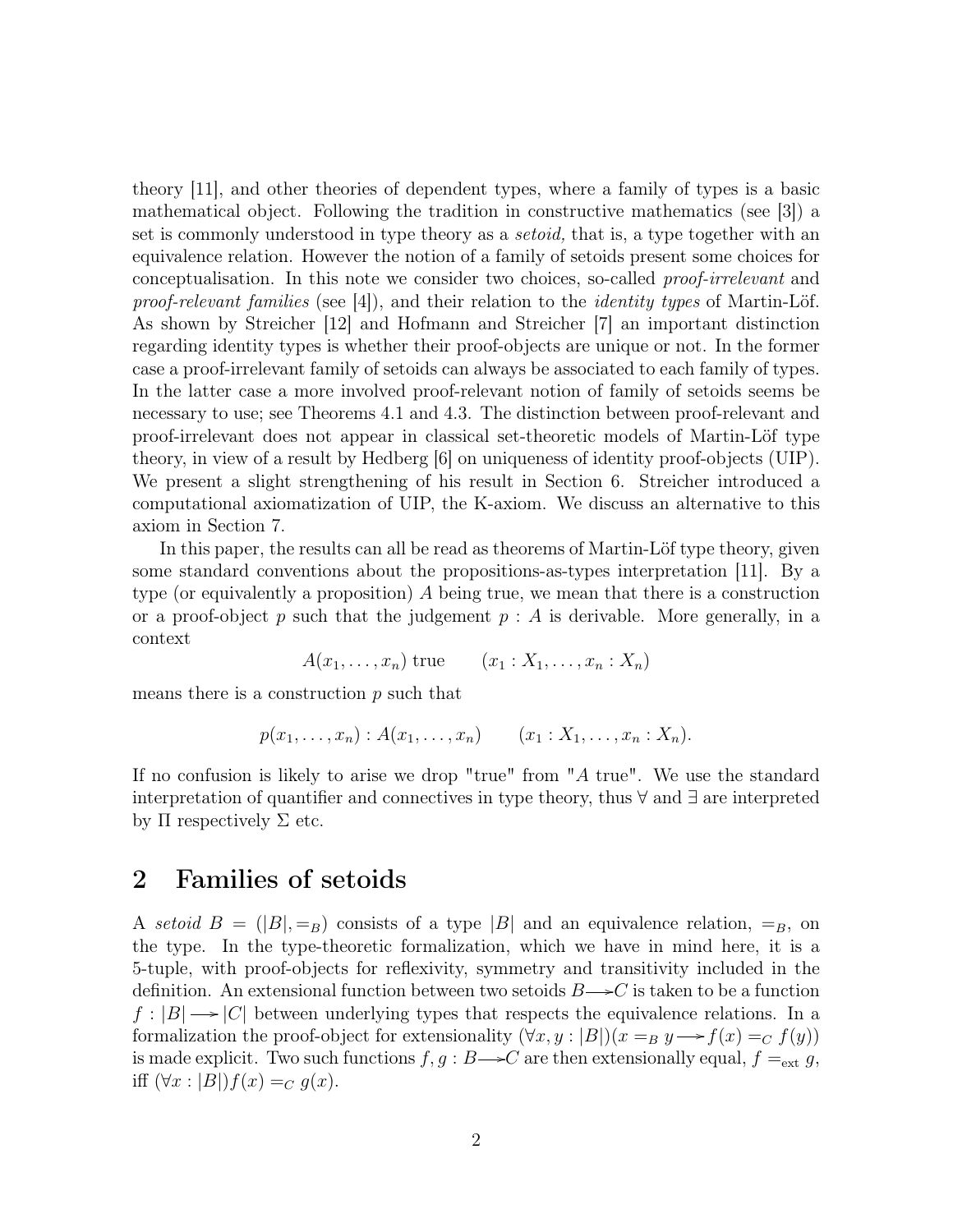If  $B_x = (B_x, B_y)$  are setoids indexed by a type  $x : |A|$ , there seems to be two principal choices how to extend this into a family indexed by a setoid  $A = (A|, =_A)$ . Suppose the type |A| is equipped with an equivalence relation,  $=_A$ . Each proof  $p : x = _A$ y should give rise to an extensional "reindexing" bijection  $\phi_p : B_x \to B_y$ . Starting from a set-theoretic intuition it is natural to require the following equalities of extensional functions to hold (see [3, Problem 3.2])

- (i)  $\phi_p =_{ext} id_{B_x}$  whenever  $p : (x =_A x)$ ,
- (ii)  $\phi_q \circ \phi_p =_{ext} \phi_r$ , whenever  $p : (x =_A y), q : (y =_A z), r : (x =_A z)$ .

Together the two conditions (i) and (ii), implies that the proof  $p$  is irrelevant, only its existence matter, i.e.  $\phi_p =_{ext} \phi_q$  for any  $p : x =_A y$  and  $q : x =_A y$ . This is the standard version of family of setoid, and it seems to be the most widely used notion. The other principal version is the *proof-relevant* family, where  $\phi_p$  may depend on p. Conditions (i) and (ii) are replaced by the weaker conditions  $(a) - (d)$ :

(a) 
$$
\phi_{ref(x)} = \text{ext} id_{B_x}
$$

- (b)  $\phi_{\text{trans}(q,p)} =_{\text{ext}} \phi_q \circ \phi_p$  for  $p : x =_A y$  and  $q : y =_A z$
- (c)  $\phi_{sym(p)} \circ \phi_p =_{ext} id_{B_x}$  for  $p : x =_A y$ ,
- (d)  $\phi_p \circ \phi_{sym(p)} =_{ext} id_{B_y}$  for  $p : x =_A y$ .

Here ref(x) :  $x = A$  x is a proof object for reflexivity. Moreover the proof objects associated with symmetry and transitivity are  $sym(p): y = A x$ , for  $p: x = A y$ , and  $trans(q, p) : x = A z$  for  $p : x = A y$  and  $q : y = A z$ .

We note that  $\phi_p : B_x \to B_x$  is an automorphism on  $B_x$  for each  $p : x =_A x$ . There may be non-trivial automorphisms, i.e. other than the identity map. However, if we add the proof-irrelevance condition

(Irr) 
$$
\phi_p =_{ext} \phi_q
$$
 for any  $p : x =_A y$  and  $q : x =_A y$ .

to  $(a) - (d)$  then (i) and (ii) follows, and clearly there are then only trivial automorphisms. A family of setoids is called *proof irrelevant* if it satisfies (a) – (d) + (Irr), or equivalently (i) and (ii).

Example 2.1 As an example of the desirability of the standard proof-irrelevant version of family, we consider the problem of constructing certain categories of setoids and functions. This occurs for in particular when we wish to define a small category of setoids using a type universe.

Let  $(B, \phi)$  be a given family of setoids indexed by the setoid A. We construct a small category  $\beta$  from this data. The collection of objects of the category  $\beta$  is the setoid A. We think of an element a of A as a code for the setoid  $B_a$ . An arrow of the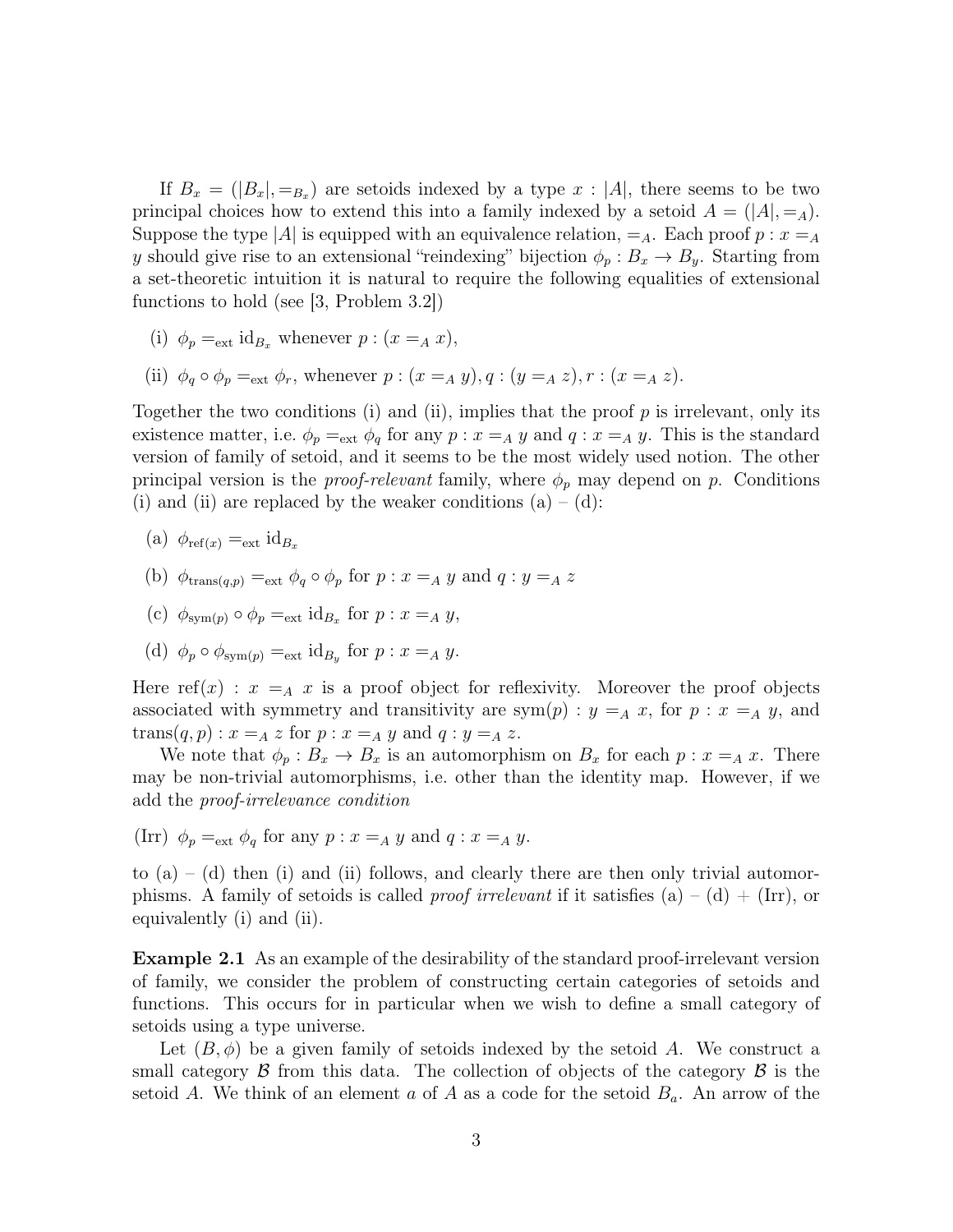category is a triple  $(a, f, b)$  where  $a, b : |A|$  and  $f : B_a \longrightarrow B_b$  is an extensional function. Two arrows  $(a, f, b)$  and  $(a', f', b')$  are equivalent if there are  $p : a = A$  a' and  $q : b = A$  b' so that



commutes (extensionally). Arrows  $(a, f, b)$  and  $(c, g, d)$  are composable if there is t:  $b = A$  c. Their composition is  $(a, g \circ \phi_t \circ f, d)$ . Now a problem arises when proving that composition respects equality of arrows: suppose that  $(a, b, f)$  and  $(a', b', f')$  are equivalent, and that  $(c, g, d)$  and  $(c', g', d')$  are equivalent so that the left and right squares in the following diagram commute:



Suppose moreover that  $t : b = A \ c$  and  $t' : b' = A \ c'$ . If  $(B, \phi)$  is a proof-irrelevant family the centre square commutes automatically, proving that composition respects equality of arrows. This is in general false if the family is proof-relevant.

# 3 Identity types

The presentation of Martin-Löf type theory given in [11] will be followed here, but we shall use the older terminology of type for what is now called a set, and large type or Type for what is now called just type. The identity type construction provides for each type A a minimal equivalence relation  $I(A, \cdot, \cdot)$  on A. This makes  $(A, I(A, \cdot, \cdot))$  a projective object (cf. [9]) in the category of setoids.

For any type A, the identity type  $I(A, a, b)$  is the set of proofs that a and b are propositionally equal in A. The formation rule for the identity type is that  $I(A, a, b)$  is a type whenever A is a type and  $a, b : A$ . We shall also write  $I_A(a, b)$ , or even  $I(a, b)$ , for  $I(A, a, b)$  if this appears to be typographically clearer. The introduction rule is

$$
\frac{a:A}{\mathrm{r}(a):\mathrm{I}(A,a,a)}.
$$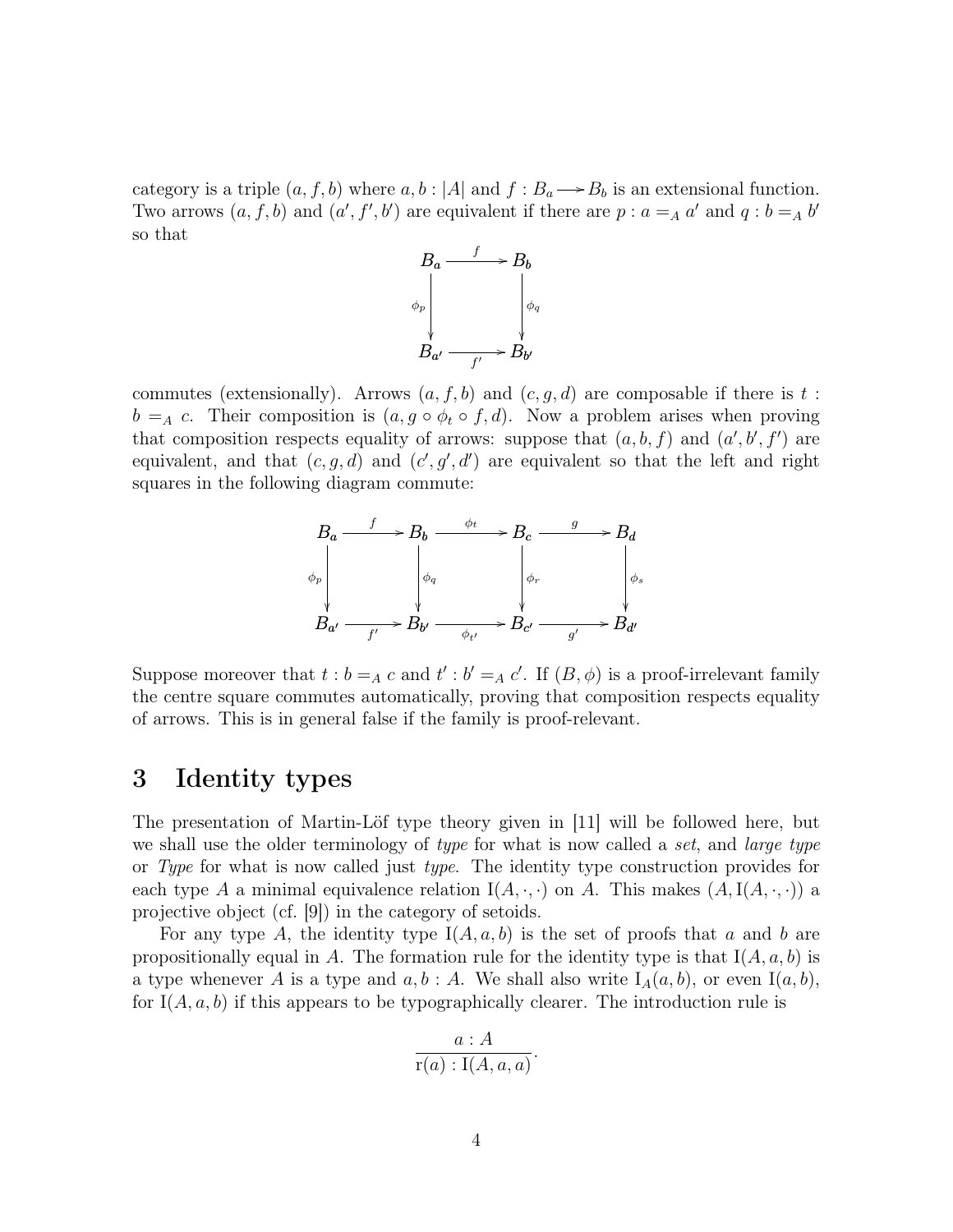The elimination rule for I with respect to the family  $C(x, y, z)$  type  $(x, y : A, z : A, z)$  $I(A, x, y)$  is

$$
\frac{a, b : A \qquad c : I(A, a, b) \qquad d(x) : C(x, x, r(x)) \ (x : A)}{\mathrm{J}_{C, a, b}(c, d) : C(a, b, c)}.\tag{1}
$$

The associated computation rule is  $J_{C,a,a}(r(a), d) = d(a)$ . A typical application is to derive a rule for substituting equals for equals in a proposition, or equivalently, derive a reindexing operation for families. For  $B(x)$  type  $(x : A)$ , define  $C(x, y, z) = B(x) \rightarrow$  $B(y)$ . Then  $d(x) = id_{B(x)} = \lambda p : B(x) \cdot p : C(x, x, r(x))$ . Hence for  $c : I(A, a, b)$ 

$$
J_{C,a,b}(c,(x)id_{B(x)}):C(a,b,c) = B(a) \to B(b).
$$
 (2)

Define

$$
R_{B,a,b}(c,q) = J_{C,a,b}(c,(x)id_{B(x)})(q) : B(b)
$$
\n(3)

for  $q : B(a)$ . Clearly  $\mathcal{R}_{B,a,a}(\mathbf{r}(a), q) = q$ .

A very useful elimination rule is the rule of Paulin-Mohring; see appendix of Streicher [12] for a proof that it is equivalent to the standard rule (1). It says that for any parameter a : A and any family  $D(x, z)$  type  $(x : A, z : I(A, a, x))$  if

$$
\frac{b:A \qquad c: \mathcal{I}(A,a,b) \qquad d:D(a,r(a))}{\mathcal{J}_{a,D,b}(c,d): D(b,c)} \tag{4}
$$

The computation rule is  $J'_{a,D,a}(r(a), d) = d$ .

The identity proofs of A are said to be *unique* in case

$$
(\forall z, w : I_A(a, b))I(z, w) \qquad (\text{UIP}_A) \qquad (5)
$$

holds. We say that UIP holds if for each type  $A$  satisfies  $UIP<sub>A</sub>$ . Hofmann and Streicher [7] showed that this need not hold for general types by exhibiting a groupoid model of type theory. The structure of identity types thus turned out to be more complicated than expected. In fact, they showed that it induces a groupoid structure on each type, as follows. Using the standard elimination rule (1) one constructs operations for proofs of symmetry and transitivity

$$
c^{-1}: I(A, b, a) \qquad (a, b: A, c: I(A, a, b)),
$$
  
\nwhere  $c^{-1} = J_{C,a,b}(c, r)$  and  $C(x, y, z) = I(A, y, x),$   
\n $w \circ z: I(A, a, u) \qquad (a, b, u: A, z: I(A, a, b), w: I(A, b, u)),$   
\nwhere  $w \circ z = J_{C,a,b}(z, d)(w), C(x, y, z') = I(A, y, u) \rightarrow I(A, x, u)$  and  $d(x) = id_{I(A, x, u)}.$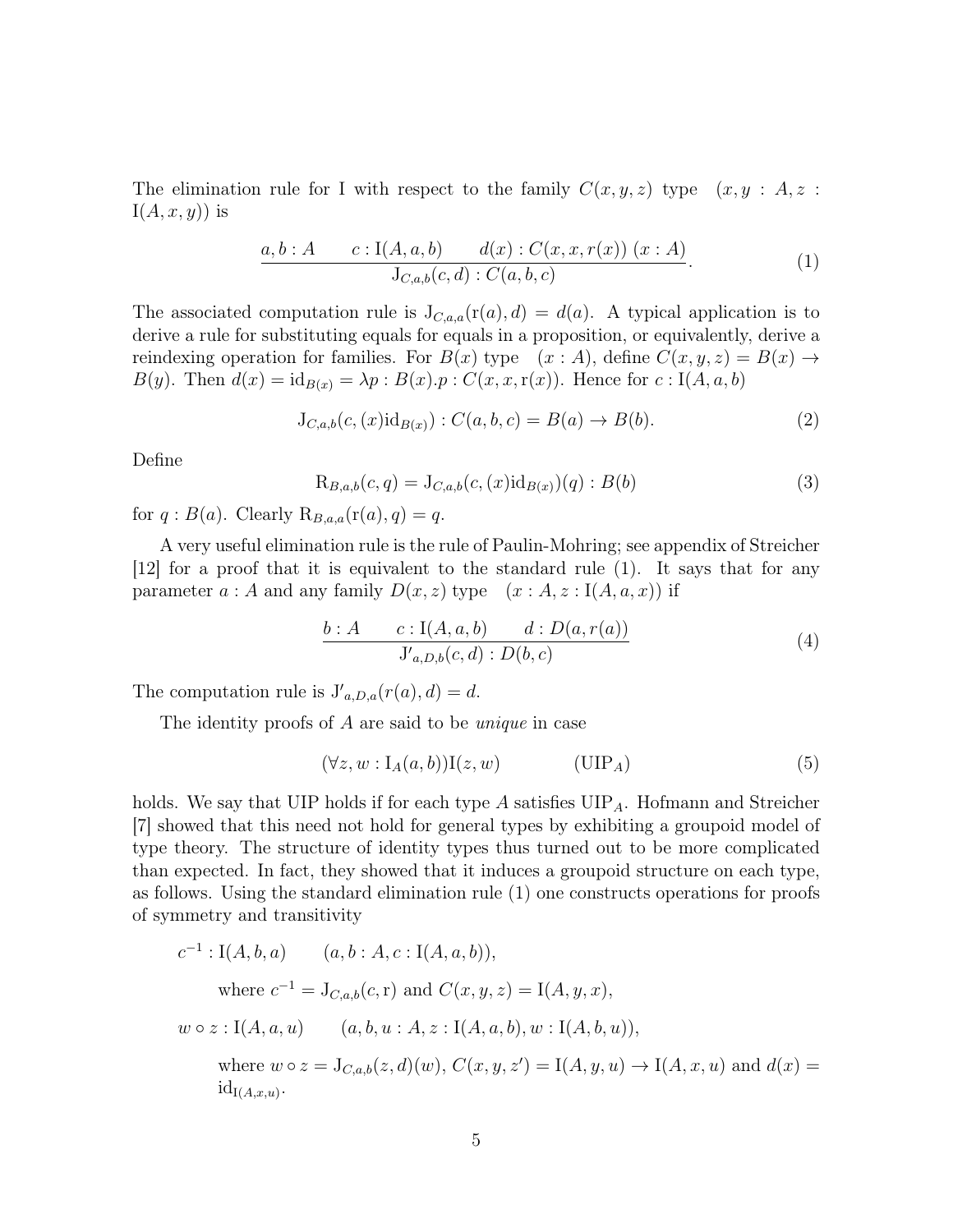These operations satisfy the *groupoid laws* with  $1_x =_{def} r(x)$  as identity in the sense that the following identity statements hold:

- (G1) I( $1_y \circ z, z$ ) for  $z : I(A, x, y)$ ,
- (G2) I( $z \circ 1_x, z$ ) for  $z : I(A, x, y)$ ,
- (G3) I( $z \circ z^{-1}$ , 1<sub>y</sub>) for  $z : I(A, x, y)$ ,
- (G4)  $I(z^{-1} \circ z, 1_x)$  for  $z : I(A, x, y)$ ,
- (G5) I(( $z \circ w$ )  $\circ p, z \circ (w \circ p)$ ) for  $p : I(A, x, y), w : I(A, y, u), z : I(A, u, v)$ .

The type-theoretic version of a groupoid is an E-category [2] where all morphisms are invertible. To be explicit: A groupoid  $A = (|A|, \text{Hom}, 1, \circ, (-)^{-1})$  consists of

- a type  $|A|$ ,
- a setoid  $Hom(a, b)$  of morphisms for any  $a, b : |A|$ ,
- an identity morphism  $1_a \in \text{Hom}(a, a)$  for each  $a : |A|$ ,
- a composition operation  $\circ$ :  $Hom(b, c) \times Hom(a, b) \longrightarrow Hom(a, c)$  for all  $a, b, c$ :  $|A|$ ,
- an inversion (  $)^{-1}$  : Hom $(a, b)$  → Hom $(b, a)$  for  $a, b$  : |A|,

satisfying the groupoid laws up to the equality of the Hom-setoids. From (G1-G5) above follows that each type A yields a groupoid  $A^* = (A, \text{Hom}, \text{id}, \circ, (-)^{-1})$  where  $\text{Hom}(a, b) = (\text{I}(A, a, b), \text{I}_{\text{I}(A, a, b)}(\cdot, \cdot)).$ 

# 4 Families of setoids induced by families of types

Any family B of types over A, i.e. a type-valued function  $B: (A)$  type in the notation of [11], gives rise to a proof-relevant family of setoids. Define  $A^* = (A, I(A, \cdot, \cdot))$  and  $B^*(a) = (B(a), I(B(a), \cdot, \cdot))$  and define  $\phi_p : B(a) \to B(b)$ , by  $\phi_p(x) = \mathcal{R}_{B,a,b}(p,x)$ . The reindexing operation R of (3) is functorial in the sense that

- $(R1)$  I(R<sub>B,a,a</sub>(r(a), w), w) holds for  $a:A, w:B(a),$
- $(R2) \ I(R_{B,b,c}(t, R_{B,a,b}(z, w)), R_{B,a,c}((t \circ z), w))$  holds for  $a, b, c : A$  and  $z : I(A, a, b)$  and  $t: I(A, b, c)$  and  $w: B(a)$ .

We shall also write  $B_p^*$  for  $\phi_p$ . I-elimination gives

$$
I(I(A, a, b), p, q) \Longrightarrow B_p^* =_{ext} B_q^*.
$$

The groupoid laws G1 – G5 gives with  $\text{ref}(x) = id_x$ ,  $\text{sym}(p) = p^{-1}$  and  $\text{trans}(q, p) = q \circ p$ the following theorem: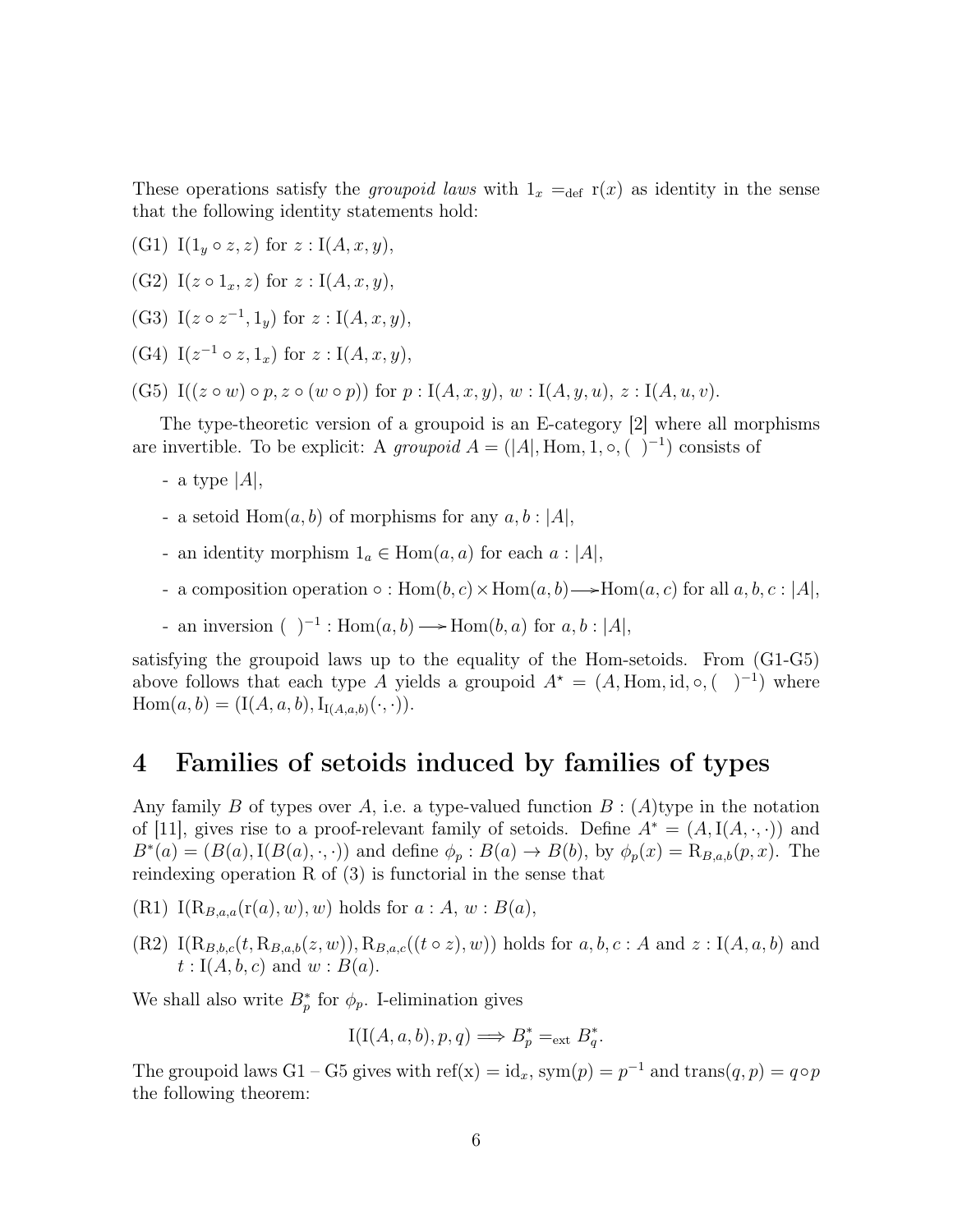**Theorem 4.1** For any family of types  $B: (A)$  type the construction  $(A^*, B^*)$  is a proofrelevant family of setoids.  $\Box$ 

We show that UIP gives a precise condition on the index setoid of this family, in order for the family to be proof-irrelevant. For this we use that, in a special case, the reindexing operation is a composition operation:

**Lemma 4.2** For  $u : A$  and  $B(x) = I(A, u, x)$ , it holds that

 $I(R_{B,a,b}(z, v), z \circ v)$ 

for  $z: I(A, a, b)$  and  $v: I(A, u, a)$ .

**Proof.** Let  $C(a, b, z)$  be the formula

$$
(\forall v : I(A, u, a)) I_{B(b)}(R_{B,a,b}(z, v), z \circ v).
$$

Now  $C(a, a, r(a))$  is

$$
(\forall v: I(A, u, a))I_{B(a)}(R_{B,a,a}(r(a), v), r(a) \circ v),
$$

which by the groupoid laws and  $\mathcal{R}_{B,a,a}(r(a), q) = q$  is equivalent to

$$
(\forall v: I(A, u, a))I_{B(a)}(v, v).
$$

But this follows by the reflexivity law, so by I-elimination  $C(a, b, z)$  is true. Hence the lemma is proved.  $\Box$ 

**Theorem 4.3** Let A be a fixed type. Then UIP holds for A if and only if  $(A^*, B^*)$  is a proof-irrelevant family of setoids, for any family  $B: (A)$ type.

**Proof.** In view of Theorem 4.1 we may concentrate on the condition (Irr) for proofirrelevance.

(⇒): Assume that UIP holds for A. For  $p, p'$  : I(A, a, b) there is c : I(I(A, a, b), p, p'). Let

$$
C(u, v, z) = (\forall x : B(a))(B_u^*(x) =_{B(b)} B_v^*(x)),
$$

where  $u, v : I(A, a, b)$ . Clearly,  $C(u, u, r(u))$  is inhabited since  $=_{B(b)}$  is reflexive. Hence by the elimination rule for I, we get that  $C(p, p', c)$  is true, which says that  $B^*$  is proof irrelevant.

( $\Leftarrow$ ): Suppose that  $(A^*, B^*)$  is a proof-irrelevant family of setoids, for any B : (A)type. Fix  $a : A$ , and let  $B(x) = I(A, a, x)$ . Then condition (Irr) for  $B^*$  is that

$$
I(I(A, a, b), B_p^*(q), B_{p'}^*(q))
$$
\n(6)

holds for  $a, b : A, p, p' : I(A, a, b), q : B(a) = I(A, a, a)$ . Now by Lemma 4.2 and  $B_p^*(q) = \mathcal{R}_{B,a,b}(p,q)$  the equation (6) is equivalent to

$$
I(I(A, a, b), p \circ q, p' \circ q).
$$

Putting  $q = r(a)$ , we get I(I(A, a, b),  $p \circ r(a)$ ,  $p' \circ r(a)$ ), and since  $r(a)$  is an identity of the groupoid, we have  $I(I(A, a, b), p, p')$  for all  $p, p' : I(A, a, b)$ . That is, UIP holds for  $A. \Box$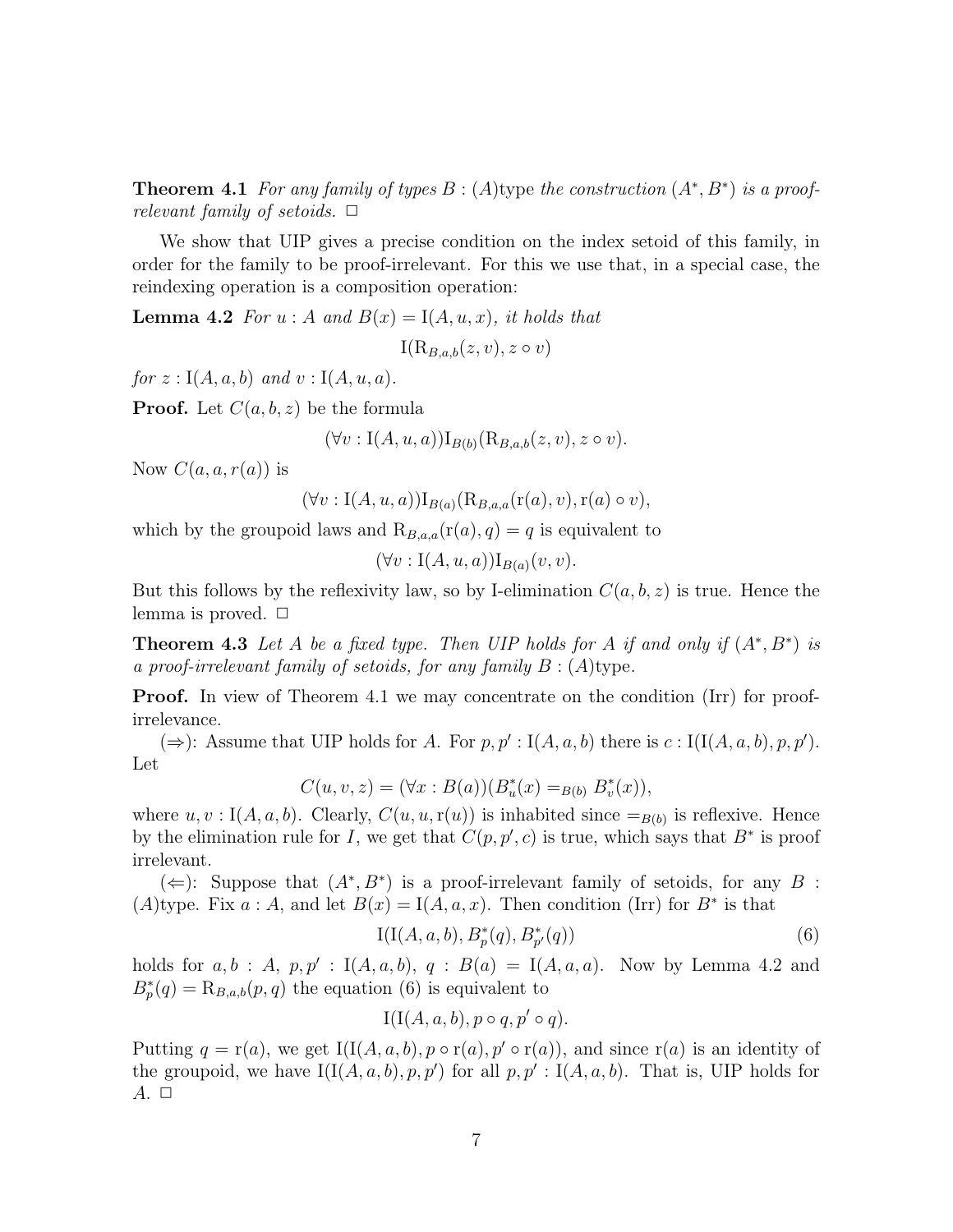#### 5 Families of setoids induced by fibres of maps.

Analogous to set theory, we may present a family of setoids in type theory via fibres of a function  $f: S \to A$  between setoids. Define the *fibre of f over a* as the setoid

$$
f^{-1}(a) =_{def} ((\Sigma z : S)(f(z) =_A a), \sim),
$$

where  $(z, p) \sim (z', p')$  holds if and only if  $z =_S z'$ . For  $q : a =_A b$  let  $f^{-1}(q) : f^{-1}(a) \to$  $f^{-1}(b)$  be given by

$$
f^{-1}(q)(z,p) = (z, q \circ p).
$$

This clearly defines a proof-irrelevant family of setoids.

Using the UIP it is possible to obtain each family  $(A^*, B^*)$  as the fibres of a certain projection function  $\pi_1 : S \longrightarrow A^*$ . For this we need a lemma about identity types.

**Lemma 5.1** On a sigma type  $S = (\Sigma x : A)B(x)$ , the *I*-equality is characterised by

$$
I(S, (a, b), (a', b')) \Longleftrightarrow (\exists p : I(A, a, a')) I(B(a'), R_{B,a,a'}(p, b), b').
$$

**Proof.** ( $\Leftarrow$ ) We show that  $(\forall a, a': A)(\forall p : I(A, a, a'))C(a, a', p)$  where

$$
C(a, a', p) = (\forall b : B(a))(\forall b' : B(a'))[\mathbf{I}(B(a'), \mathbf{R}_{B,a,a'}(p, b), b') \to \mathbf{I}(S, (a, b), (a', b'))].
$$

By I-elimination it suffices to show  $C(a, a, r(a))$  which using  $\mathcal{R}_{B,a,a}(r(a), b) = b$  is

$$
(\forall b : B(a))(\forall b' : B(a))[I(B(a),b,b') \rightarrow I(S,(a,b),(a,b'))].
$$

But this follows directly by another application of I-elimination.

 $(\Rightarrow)$  By  $\Sigma$ -elimination we find for  $z : S$  terms  $\pi_1(z) : A$  and  $\pi_2(z) : B(\pi_2(z))$  so that  $\pi_1((a, b)) = a$  and  $\pi_2((a, b)) = b$ . For  $z, z' : S$  and  $q : I(S, z, z')$ , let  $C(z, z', q)$  be

$$
(\exists p: I(A, \pi_1(z), \pi_1(z'))) I(B(\pi_1(z')), R_{B, \pi_1(z), \pi_1(z')}(p, \pi_2(z)), \pi_2(z')).
$$

By I-elimination it is sufficient to prove  $C(z, z, r(z))$  for all  $z : S$ . By  $\Sigma$ -elimination it is enough that  $C((a, b), (a, b), r(a, b))$  holds, i.e.

$$
(\exists p: I(A, a, a))I(B(a), R_{B,a,a}(p, b), b).
$$

This can be achieved by letting  $p = r(a)$  and using  $R_{B,a,a}(r(a), b) = b$  and I-introduction. Consequently, if  $q: I(S, (a, b), (a', b'))$ , then  $C((a, b), (a', b'), q)$  as was desired.  $\Box$ 

**Theorem 5.2** Let A be a fixed type. For a family  $B : (A)$  type, let  $S = (\Sigma x : A)B(x)$ and let  $\pi_1 : S^* \to A^*$  be the first projection. For each  $a : A$  define  $\theta_a : \pi_1^{-1}(a) \to B(a)^*$ by letting

$$
\theta_a((u,v),p) = \mathcal{R}_{B,u,a}(p,v).
$$

Then  $\theta_a$  is a well-defined bijection of setoids for any  $a : A$  and any choice of  $B : (A)$ type if and only if A satisfies UIP.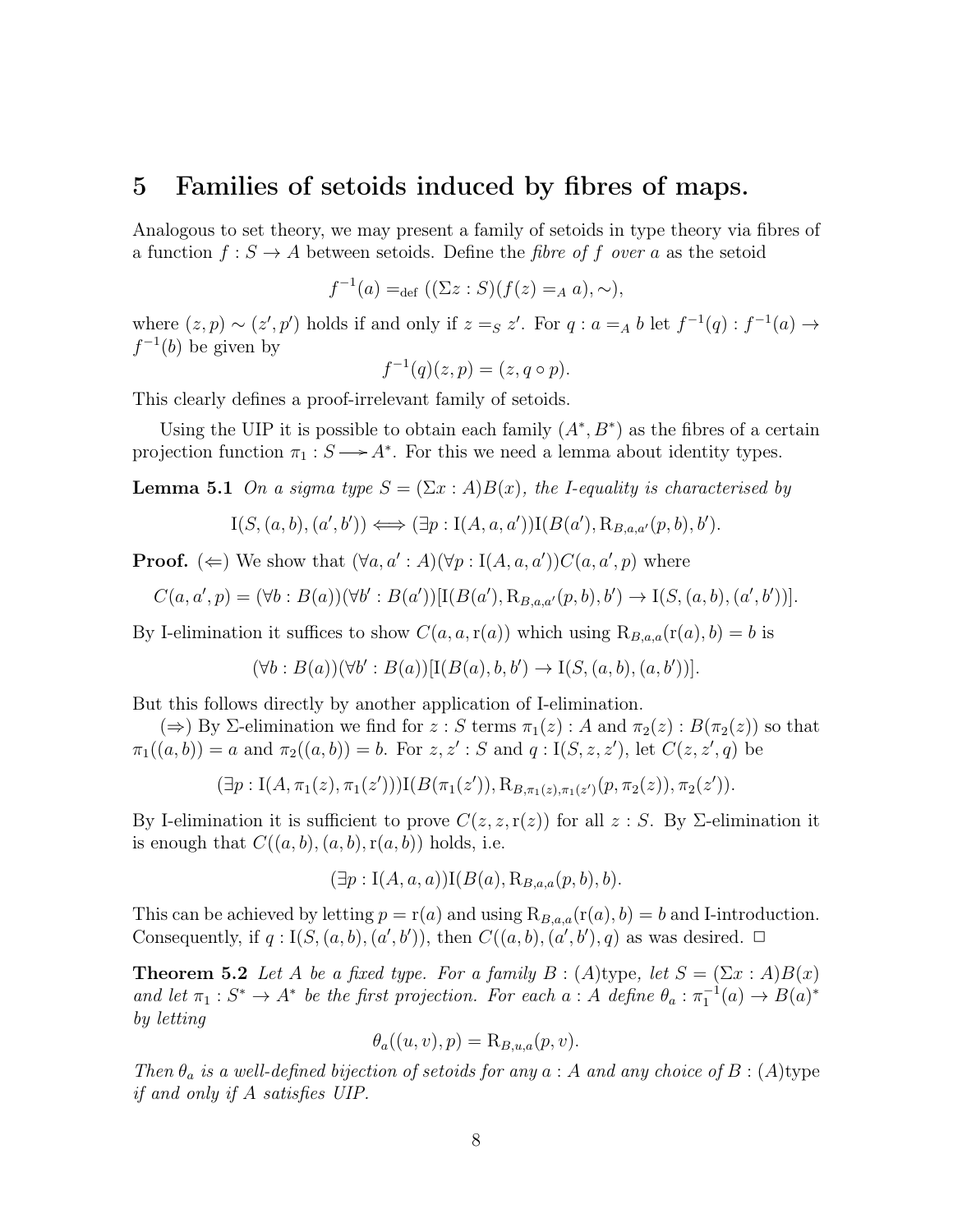**Proof.** ( $\Leftarrow$ ): Assume that A satisfies UIP. Suppose  $((u, v), p)$  and  $((u', v'), p')$  are equal in  $\pi_1^{-1}(a)$ . Thus by definition  $p: I(A, u, a), p': I(A, u', a)$  and  $I(S, (u, v), (u', v'))$  holds. By Lemma 5.1 follows that there is some  $q: I(A, u, u')$  with  $I(B(u'), R_{B,u,u'}(q, v), v')$ . Thus  $I(B(a), R_{B,u',a}(p', (R_{B,u,u'}(q, v)), R_{B,u',a}(p', v'))$ . By the functoriality property (R2) it follows

$$
I(B(a), R_{B,u,a}(p' \circ q, v), R_{B,u',a}(p', v')).
$$

But UIP for A gives that  $I(A, p' \circ q, p)$  holds, and hence by I-elimination we have that

$$
I(B(a), R_{B,u,a}(p, v), R_{B,u',a}(p', v'))
$$
\n(7)

holds, thus proving  $\theta_a$  well-defined. Suppose now (7) where  $p : I(A, u, a)$  and  $p'$ : I(A, u', a). Hence  $(p')^{-1} \circ p : I(A, u, u')$  and applying  $R((p')^{-1}, \cdot)$  to (7) we obtain by functoriality and (G4)

$$
I(B(a), R_{B,u,u'}((p')^{-1} \circ p, v), v').
$$

Hence by Lemma 5.1,

$$
I(S, (u, v), (u', v')).
$$

Thus  $\theta_a$  is injective. To prove surjectivity, let  $b : B(a)$  and consider  $\theta_a((a, b), r(a)) =$  $R_{B,a,a}(r(a), b) = b$ . Thus  $\theta_a$  is a well-defined bijection.

 $(\Rightarrow)$ : Suppose that  $\theta_a$  is a well-defined bijection for each choice of B, and any a : A. Let  $a, b$  : A be fixed. Define  $B(x) = I(A, a, x)$ . Let  $z : B(b)$  and  $w$  : B(b). Hence  $p = w \circ z^{-1} : I(A, b, b)$ . Then  $I(B(b), p \circ z, w)$  holds by the groupoid laws. But  $I(B(b), R_{B,b,b}(p, z), p \circ z)$  by Lemma 4.2 with  $a = b$  and  $u = a$ , and hence  $I(B(b), R_{B,b,b}(p, z), w)$ . It follows by Lemma 5.1 that  $I(S,(b, z), (b, w))$ , and hence that  $((b, z), r(b))$  and  $((b, w), r(b))$  are equal in  $\pi_1^{-1}(b)$ . Now  $\theta_b$  is well-defined, so  $I(B(b), \theta_b((b, z), r(b)), \theta_b((b, w), r(b)))$  holds, i.e.  $I(B(b), z, w) = I(I(A, a, b), z, w)$  is inhabited.  $\Box$ 

**Remark 5.3** This result shows that the statement that  $\theta_a$  is a well-defined bijection in Moerdijk and Palmgren  $[10, p. 196]$  line  $[13 - 15]$  actually need the assumption UIP to be true. This assumption was omitted in that paper.

### 6 Decidable identity types

Hedberg [6] proved that decidable identity types satisfy UIP in the following sense:

**Theorem 6.1 (Hedberg)** If  $(\forall x, y : A)(I_A(x, y) \lor \neg I_A(x, y))$ , then

$$
(\forall x, y : A)(\forall u, v : I_A(x, y))I(u, v).
$$

This result shows that UIP is always true in classical extensions of type theory. Examining the proof in [6] one can see that the same argument proves the somewhat stronger statement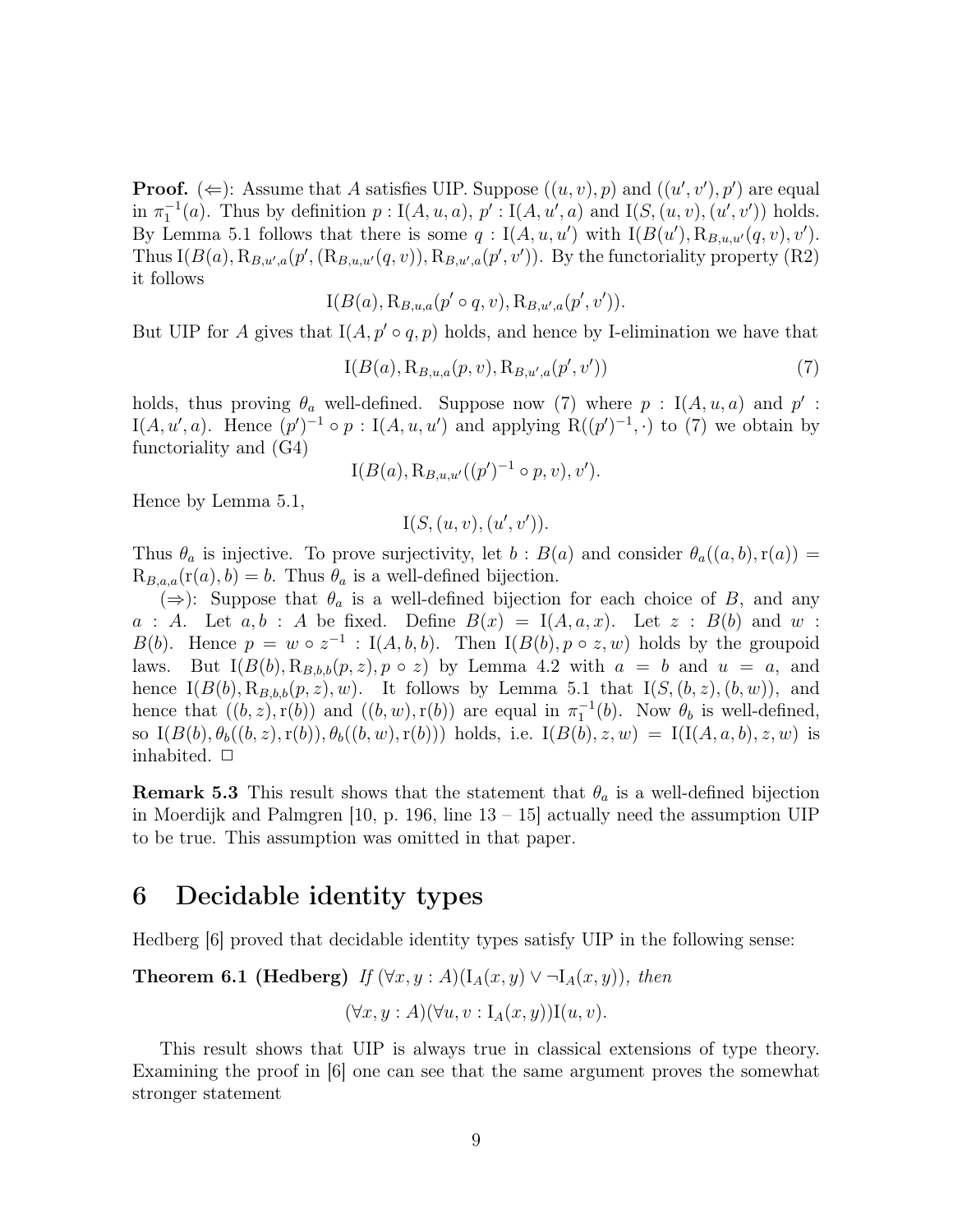**Theorem 6.2** Let  $x : A$  be fixed. If  $(\forall y : A)(I_A(x, y) \vee \neg I_A(x, y))$ , then

$$
(\forall y : A)(\forall u, v : I_A(x, y))I(u, v).
$$

Note that to apply this theorem one does not need to assume that  $I(A, x, y)$  is decidable for every pair  $x$  and  $y$ . For instance, if  $A$  is an infinitary tree, say given by the introduction rules

$$
0: A \qquad \qquad \frac{f: N \to A}{\sup(f): A}
$$

we may not able to decide equality in general. However, for  $x = 0$ , I $(A, x, y)$  can be decided for all  $y : A$ , using the appropriate elimination rule.

The main ingredients of Hedberg's theorem are two lemmas, of which we modify the second.

**Lemma 6.3** If  $S \vee \neg S$ , then there is  $f : S \rightarrow S$  with

$$
(\forall x, y : S) I_S(f(x), f(y)).
$$

**Proof.** If  $a : S$ , then we may let  $f(x) = a$ . If  $a : \neg S$ , then take  $f(x) = x$ .  $\Box$ 

**Lemma 6.4** Let  $x : A$ . If  $f : (\Pi y : A)(I(A, x, y) \to I(A, x, y))$ , then there is  $g : (\Pi y : A)(I(A, x, y))$  $A)(I(A, x, y) \rightarrow I(A, x, y))$  with

$$
(\forall y : A)(\forall z : I_A(x, y))I(g(y, f(y, z)), z).
$$

**Proof.** Employing the groupoid operations construct g as follows

$$
g(y, w) = w \circ (f(x, r(x)))^{-1}
$$

for  $y : A, w : I(A, x, y)$ . Instead of using the standard elimination rule as in [6], we shall use Paulin-Mohring's rule (4). Take  $D(u, z)$  to be

$$
I(I(A, x, u), g(u, f(u, z)), z),
$$

where  $u : A, z : I(A, x, u)$ . Now  $D(x, r(x))$  is

$$
I(I(A, x, x), f(x, r(x)) \circ (f(x, r(x)))^{-1}, r(x)),
$$

which is true in virtue of the groupoid laws. Say the type is inhabited by the proof object p. Thus for any  $y : A$  and  $z : I(A, x, y)$  we have that  $J'_{x,D,y}(z, p) : D(y, z)$ . That is we have proved

$$
(\forall y : A)(\forall z : I_A(x, y))I(g(y, f(y, z)), z). \square
$$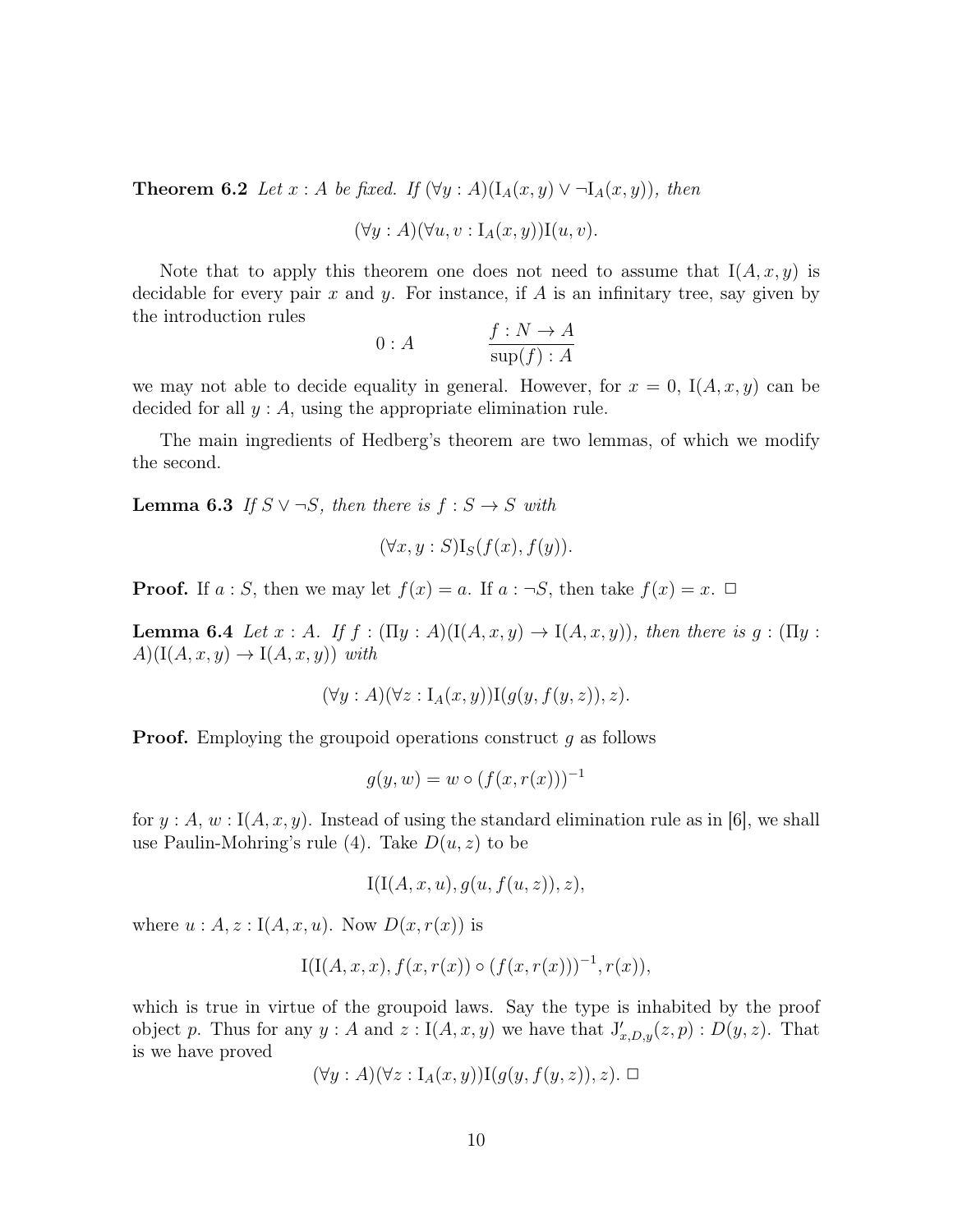**Proof of Theorem 6.2.** Let  $x : A$  and suppose that  $(\forall y : A)(I_A(x, y) \vee \neg I_A(x, y))$ . Thus by Lemma 6.3 we find for each  $y : A, f(y) : I(A, x, y) \to I(A, x, y)$  with

$$
(\forall z, w : I_A(x, y)) I(f(y, z), f(y, w)).
$$
\n(8)

Lemma 6.4 gives  $g : (\Pi y : A)(I(A, x, y) \to I(A, x, y))$  with

$$
(\forall y : A)(\forall z : I_A(x, y))I(g(y, f(y, z)), z).
$$
\n(9)

Thus applying q to  $(8)$  we get for each  $y : A$ 

$$
(\forall z, w : I_A(x, y)) I(g(y, f(y, z)), g(y, f(y, w))).
$$
\n
$$
(10)
$$

By (9) twice we obtain

$$
(\forall z, w : I_A(x, y))I(z, w). \Box
$$

# 7 Axiomatizing uniqueness of identity proofs

In order to axiomatize UIP, Streicher [12] suggested to supplement the standard elimination operator J for identity types with a second elimination operator K given by the rule: for  $D(x, z)$  type  $(x : A, z : I(A, x, x))$ 

$$
\frac{c: \mathrm{I}(A,a,a) - d(x): D(x,\mathrm{r}(x)) \quad (x:A)}{\mathrm{K}_{D,a}(c,d): D(a,c)}
$$

and the computation rule  $K_{D,a}(r(a), d) = d(a)$ . This rule is akin to the elimination rule for the unit type — compare (12) below — in that it states that  $I(A, a, a)$  has exactly one element (namely  $r(a)$ ).

Though K has a good computational interpretation, having two elimination operators clearly fall outside the pattern of standard Martin-Löf type theory. We show here that the operators  $J$  and  $K$  may at least be combined into a single operator  $J^2$  given by the elimination rule: for  $C(x, y, u, v)$  type  $(x : A, y : A, u : I(A, x, y), v : I(A, x, y))$  we have

$$
\frac{c: \mathrm{I}(A,a,b) \quad c': \mathrm{I}(A,a,b) \quad d(x): C(x,x,\mathrm{r}(x),\mathrm{r}(x)) \quad (x:A)}{\mathrm{J}_{C,a,b}^2(c,c',d): C(a,b,c,c')}
$$

with computation rule  $J_{C,a,a}^2(r(a),r(a), d) = d(a)$ . This can be considered as a sort of double recursion operator on identity types; see Remark 7.2 below.

**Theorem 7.1**  $J^2$  is equivalent to the combination of J and K.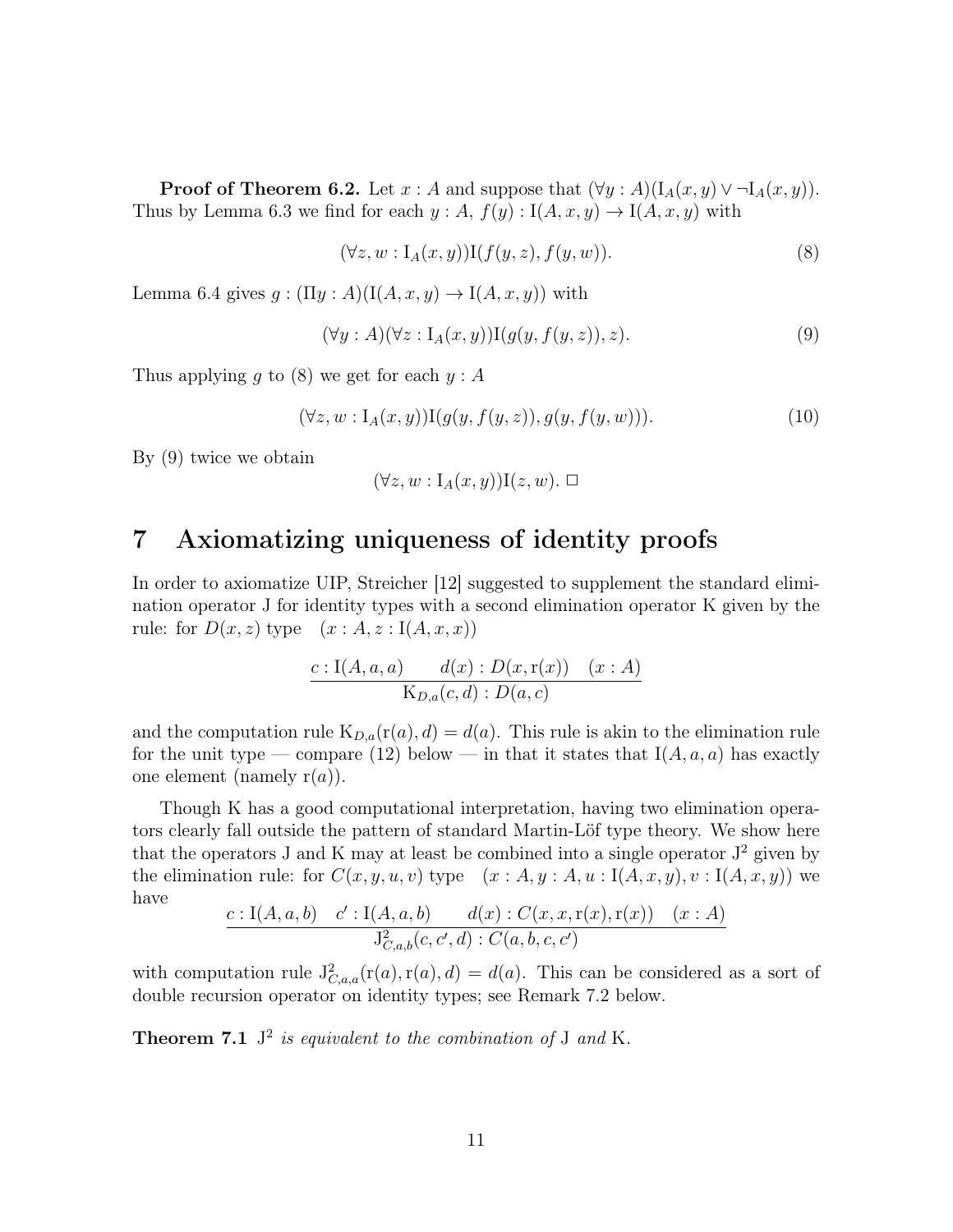Proof. We show that these rules are interderivable.

 $(J + K \Rightarrow J^2)$ : Define  $D(x, v) = C(x, x, r(x), v)$   $(x : A, v : I(A, x, x))$ . Thus  $d(x) : D(x,\mathbf{r}(x)) \quad (x : A),$  so  $\mathbf{K}_{D,x}(v,d) : D(x,v)$  for  $x : A$  and  $v : \mathbf{I}(A,x,x)$  by the K-rule. Abbreviate  $K_{D,x}$  by  $K_x$ . Define

$$
E(x, y, z) = (\Pi w : I(A, x, y))C(x, y, z, w).
$$

Thus we have  $\lambda v.K_x(v, d): E(x, x, r(x))$ . By the J-rule we have  $J_{E,a,b}(c,(x)\lambda v.K_x(v, d))$ :  $E(a, b, c)$ . Thus define

$$
J_{C,a,b}^{2}(c, c', d) = J_{E,a,b}(c, (x) \lambda v.K_{x}(v, d))(c') : C(a, b, c, c').
$$

Clearly,  $J^2_{C,a,a}(r(a),r(a),d) = J_{E,a,a}(r(a),(x)\lambda v.K_x(v,d))(r(a)) = K_a(r(a),d) = d(a).$ This proves  $(J + K \Rightarrow J^2)$ .

 $(J^2 \Longrightarrow J)$ : Suppose  $E(x, y, z)$  type  $(x, y : A, z : I(A, x, y))$  and  $e(x) : E(x, x, r(x))$   $(x :$ A). Define  $C(x, y, u, v) = E(x, y, u)$ . Thus also  $e(x) : C(x, x, r(x), r(x)) \quad (x : A)$ . For  $c: I(A, a, b)$  we have  $J_{C, a, b}^2(c, c, e) : C(a, b, c, c)$ . We define  $J_{E, a, b}(c, e) = J_{C, a, b}^2(c, c, e)$ . Clearly then  $J(r(a), e) = e(a)$ .

 $(J^2 \Rightarrow K)$ : First we show that  $(J^2)$  implies UIP. Clearly taking  $C(x, y, u, v)$  =  $I(I(A, x, y), u, v)$  we have  $d(x) = r(r(x))$ :  $C(x, x, r(x), r(x))$ . Hence for any  $u, v$ :  $I(A, x, y),$ 

$$
J_{C,x,y}^2(u,v,(x)r(r(x))) : I(I(A,x,y),u,v),
$$
\n(11)

that is, identity proofs are unique.

We construct K. Let  $D(x, v)$  type  $(x : A, v : I(A, x, x))$  and suppose  $d(x)$ :  $D(x, r(x))$   $(x : A)$ . Let  $a : A$  and  $c : I(A, a, a)$ . We have  $J_{C,a,a}^2(r(a), c, (x)r(r(x)))$ :  $I(I(A, a, a), r(a), c)$  by (11). Define K using reindexing (3):

$$
K_{D,a}(c,d) =_{def} R_{B,r(a),c}(J^2_{C,a,a}(r(a),c,(x)r(r(x))),d(a)):D(a,c)
$$

where  $B(u) = D(a, u)$ . Thus

$$
K_{D,a}(r(a),d) = R_{B,r(a),r(a)}(r(r(a)),d(a)) = d(a).
$$

This shows the equivalence of the elimination rules.  $\Box$ 

**Remark 7.2** However, also the  $J^2$ -axiom suggested here breaks the standard mold of inductively defined sets and families in type theory, since the eliminated type  $I(A, a, b)$ occurs twice. It may though be seen as an axiomatization of a form of double elimination for identity types, of the kind derivable for simple inductive types like the unit type or the natural numbers. For explicit comparison, the unit type  $N_1$  with canonical element  $0<sub>1</sub>$  has the elimination rule

$$
\frac{c: \mathcal{N}_1 \qquad d: C(0_1)}{\mathcal{R}_{1,C}(c,d): C(c)} \tag{12}
$$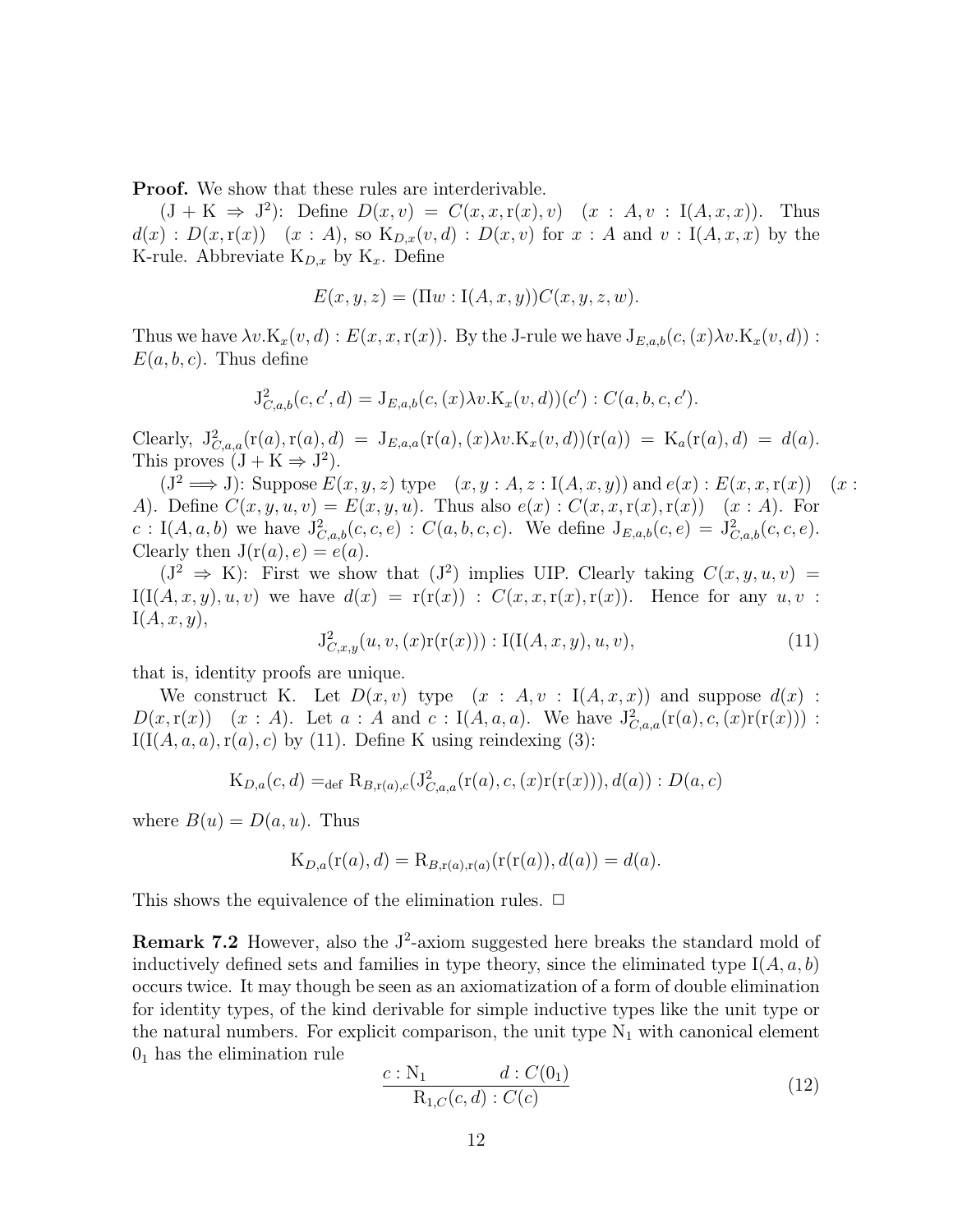where  $C(x)$  type for  $x : N_1$ . From this we may *derive* a double elimination rule

$$
\frac{c: \mathrm{N}_1 \quad c': \mathrm{N}_1 \quad d: D(0_1, 0_1)}{\mathrm{R}_{1,D}^2(c, c', d): D(c, c')}
$$

where  $D(x, y)$  type for  $x : N_1, y : N_1$  with computation rule  $R_{1,D}^2(0_1, 0_1, d) = d$ . The following construction fulfills the requirements

$$
R_{1,D}^{2}(c, c', d) =_{def} (R_{1,C}(c, \lambda y.R_{1,C'}(y, d)))(c')
$$

where  $C(x) = (\Pi y : \mathbb{N}_1)D(x, y)$  and  $C'(y) = D(0_1, y)$ .

# 8 Concluding discussion

We have seen that proof-relevant families of setoids appear in abundance in standard Martin-Löf type theory. Each family of types  $B : (A)$  type yields such a family  $(A^*, B^*)$ . However this kind of families seems difficult to use for certain purposes, e.g. construction of categories with equality on objects. For such purposes the standard proof-irrelevant families are more suitable. They are, on the other hand, not easy to construct in standard type theory. Roughly speaking, it seems that we need to construct extensional collapses of the types involved in the families. This procedure is well-known from set theory, and indeed, one way of constructing such families is to use Aczel's method [1] for modelling constructive set theory CZF: apply the W-type construction to a universe of types and define equality of sets by W-recursion as bisimilarity of trees.

# References

- [1] Peter Aczel. The type-theoretic interpretation of constructive set theory. In: A. Macintyre, L. Pacholski and J. Paris (eds.), *Logic Colloquium '77*. North-Holland, Amsterdam 1978.
- [2] Peter Aczel. Galois a theory development project. Report for the 1993 Turin meeting on the Representation of Mathematics in Logical Frameworks. Available at URL: www.cs.man.ac.uk/˜petera/papers.html
- [3] Errett Bishop and Douglas S. Bridges. Constructive analysis. Springer 1985.
- [4] Alexandre Buisse and Peter Dybjer. The interpretation of intuitionistic type theory in locally cartesian closed categories - an intuitionistic perspective, in Proceedings of MFPS XXIV, Philadelphia 2008. Electr. Notes Theor. Comput. Sci. 218(2008), 21–32.